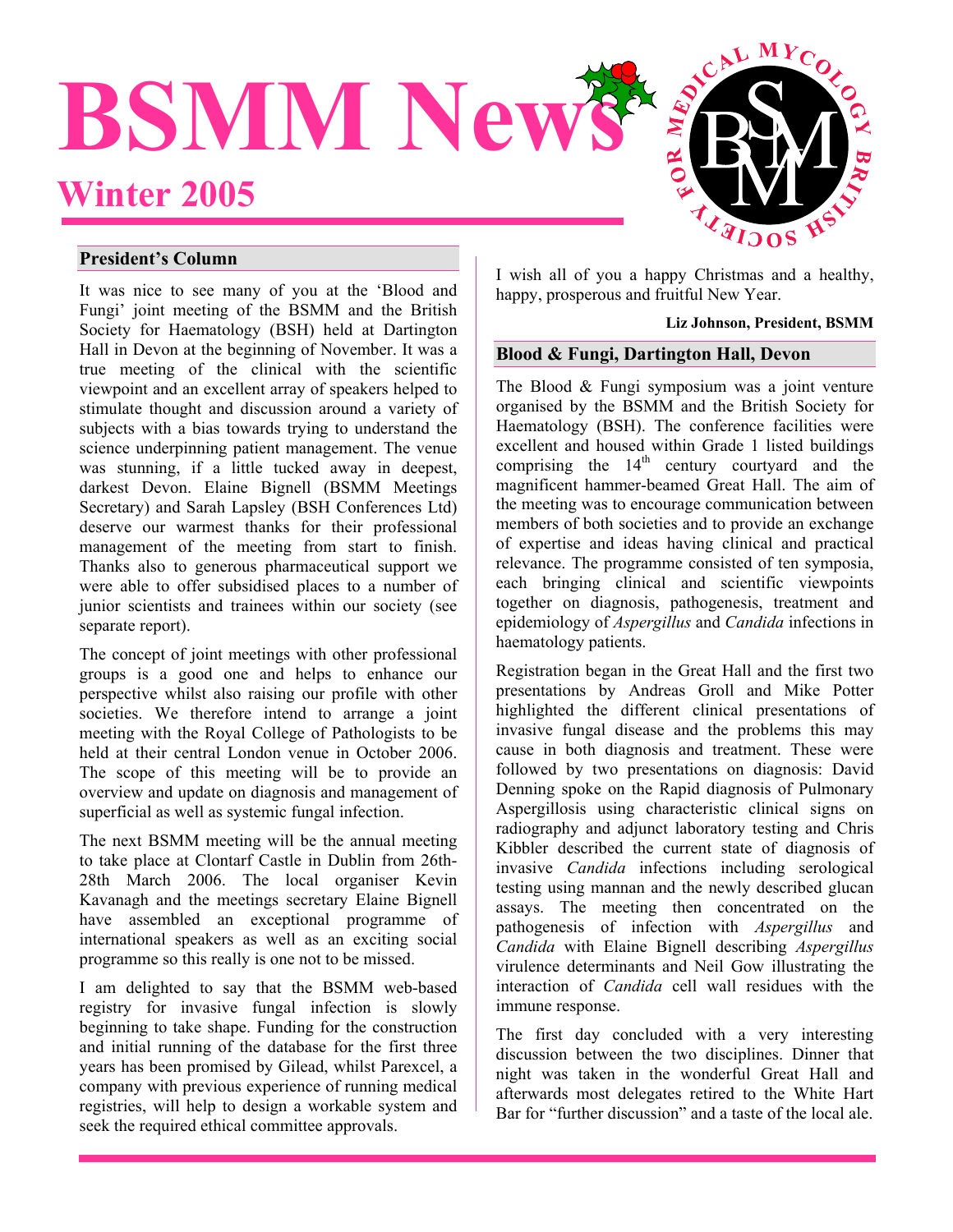

The final day of the meeting concentrated on the Epidemiology, treatment and management of invasive fungal infections. Paul Verweij from the University Hospital Nijmegen, Netherlands discussed the changing epidemiology of opportunistic mycoses and Frank Odds the molecular epidemiology of fungal infections in particular invasive *Candida* infections. The final two lectures concerned the Treatment and management of aspergillosis (Marcus Rühnke) and Current advances in the management of *Candida* infections (Jack Edwards).

The meeting was very interesting and provided an opportunity to discuss different aspects of invasive fungal infections with experts from both the mycological and haematological world.

Myself, Alexia Barberat, Claire Rennison and Suzy Turnball are very grateful to the BSMM for the extraordinary travel awards awarded to enable attendance at this meeting.

**Michael Collins** 

**Information about BSMM Travel Grants is available at www.bsmm.org**

## **2nd Trends in Medical Mycology, Berlin, 2005**

The second TIMM meeting was held in Berlin in October this year. I was pleased to revisit Berlin, having not been there for some years. However, in this age of budget flights, it remains one of the more difficult European capitals to get to from the north of England!

The meeting was held in the Berliner Congress Centre on Alexanderplatz in the former East Berlin. Despite much building work in the area, there remains plenty of evidence of the past in the local architecture. The conference facilities were excellent and it proved a well-run conference. My only gripe is that some very popular sessions were held in the smaller side rooms while those held concurrently in the huge auditorium were sparsely attended.

Highlights of the meeting for me included some excellent interactive clinical sessions (despite being a little earlier in the morning than I'd like), a fascinating review of the spectrum of *Aspergillus* infections and atopy by David Denning and a very good review of zygomycosis by Carol Kauffman. There were useful sessions on fungal infection in the central nervous system and a good opportunity to swot up on the newest data regarding posaconazole and micafungin.

**BSMM Hon. Secretary: Dick Hobson E-mail: richard.hobson@leedsth.nhs.uk**

Frank Odds also impressed with the cheekily titled presentation 'When will amphotericin B die?' I also enjoyed the overview of the history of mycology in Germany from Marcus Rühnke.

The meeting proved a useful opportunity to meet new people and keep in touch with others. It was pleasing to be able to take in some of the sights of the city, both new and old, particularly the massively controversial Holocaust Memorial, which was very impressive.

**James [Clayton](mailto:James.clayton@leedsth.nhs.uk)**

# **BSMM Glyn Evans Award**

We would like to express our thanks to the BSMM for granting us a Glyn Evans Mycology Award. The Award enabled us to visit Dr. Peter Sudbery's laboratory at the University of Sheffield to train in imaging the movement of specific proteins in live fungal cells. Dr. Sudbery's group employ a combination of molecular genetic techniques and highresolution fluorescence microscopy in order to study cellular morphogenesis in *Candida albicans*. By labelling selected proteins with fluorescent tags, Dr. Sudbery's group lead the field in the identification and localisation of intracellular organelles during fungal cell morphogenesis. They have shown that pseudohyphae and hyphae are fundamentally different morphological states in *C. albicans* and that an organelle called the Spitzenkörper is present only during hyphal growth. A key tool in their work is the DeltaVision microscope and imaging system, which allows them to track tagged proteins during different stages of growth and generate 3-D images of their location within the cell.

We are involved in two projects in the Aberdeen Fungal Group, working in Neil Gow's laboratory. Microbiologists at Aberdeen recently acquired a DeltaVision system via an equipment grant from the Wellcome Trust. One project which will take advantage of this advanced imaging equipment involves the localisation of the four *C. albicans* chitin synthase enzymes during normal growth and when cell walls are stressed, for example by antifungal agents. It is known that additional chitin is deposited in the cell wall as a response to challenge with antifungals but it is not known how this is orchestrated. The second project is concerned with how *C. albicans* hyphae reorient their direction of growth in response to environmental cues, such as surface topography or small electric fields. It is not known whether such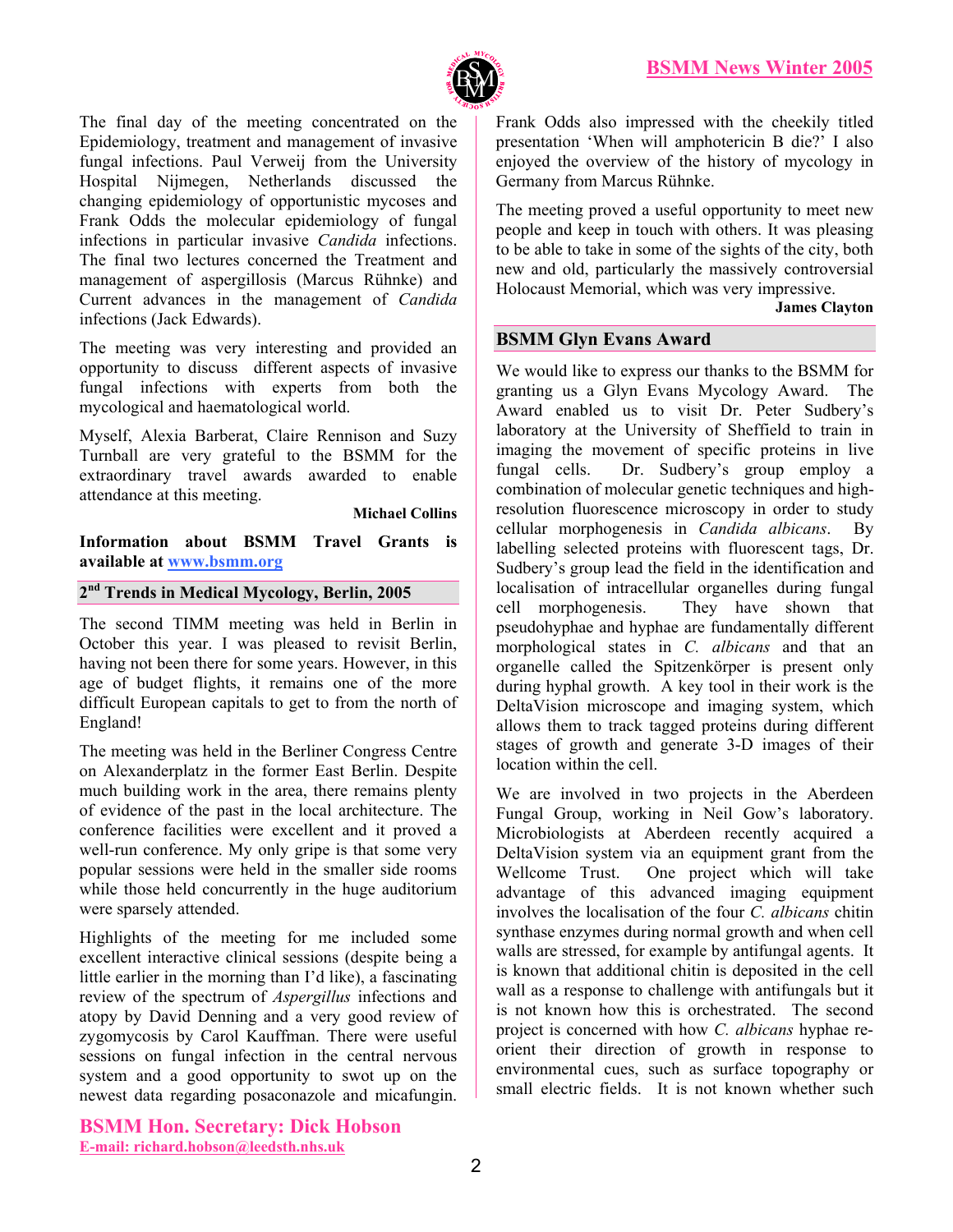

stimuli are involved in tissue invasion but *C. albicans* is a genetically tractable and experimentally robust system for studying the molecular mechanisms underlying the directional movement of eukaryotic cells. The approach in both projects is to compare the behaviour of specific proteins during normal growth and when cells are subjected to stress, external stimuli or mutation. During our visit to Dr. Sudbery's lab, we learned not only how to manipulate the DeltaVision microscope and software but to create the conditions required to maintain growing cells on the microscope stage during time-course fluorescence photography. Over the two days, we imaged the Spitzenkörper in three dimensions and created a movie following the germination and extension of a hypha from a single yeast cell. A DeltaVision system is now installed at the University of Aberdeen and we have already created strains carrying fluorescently-tagged candidate proteins for a variety of studies. The skills we learned on this visit will help us to maximise the output from the experimental approach we have taken.

We are extremely grateful to Dr. Sudbery for giving us so much of his valuable time in order to demonstrate the system and for sharing with us his experience in imaging fungal cells. Our thanks also go the BSMM for supporting the visit.



**Montage of Z-stack images through a** *C. albicans* **hypha. The YFP-labelled protein, Mlc1p, is localised to the Spitzenkörper (green) at the growing tip. The fungal cell wall is labelled with ConcanavalinA-Texas Red. Alex Brand & Megan Lenardon** 

**Information about Glyn Evans Mycology Awards is available at www.bsmm.org**

# **BSMM Annual Scientific Meeting 2006**

The 2006 BSMM Annual Scientific Meeting will be held on  $26^{th}$ -28<sup>th</sup> March 2006 in Clontarf Castle Hotel, Dublin (**www.clontarfcastle.ie**). Registration forms and forms for submission of papers are enclosed/attached with this Newsletter. Clontarf is a

**BSMM Hon. Secretary: Dick Hobson E-mail: richard.hobson@leedsth.nhs.uk**

suburb of Dublin and within easy reach of Dublin Airport (about 15 minutes by taxi) and the city centre by bus or taxi. The venue for the meeting is a medieval castle adjacent to Dublin bay that was originally built to protect the inhabitants of the city. The meeting secretary, Elaine Bignell, has compiled an excellent list of speakers and I am sure that the meeting will be a great scientific and social success.

**Please note that accommodation at Clontarf castle is limited to 50 rooms, and will be allocated on a first come first served basis. When these are filled, accommodation will be organised at other local venues. The earlier you register, the more likely you are to be able to stay at the castle!** 

I look forward to welcoming you to Dublin in March. **Kevin Kavanagh, Local Organiser** 

## **BSMM Annual Scientific Meeting 2007**

Planning has started for the 2007 BSMM Annual Scientific Meeting, which will be held on March 18th-20th 2007 in Leeds. Please put these dates in your diary.

#### **Dick Hobson, Local Organiser**

# **Forthcoming meetings**

**2nd Advances Against Aspergillosis February 22nd-25th 2006, Athens, Greece**  Details: **[www.AAA2006.org](http://www.aaa2006.org/)**

**8th ASM Conference on Candida and Candidiasis March 13th -17th 2006, Denver, Colorado** Details: **[www.asm.org](http://www.asm.org/)**

**ASM Conference on Dimorphic Fungal Pathogens March 13th-17th 2006, Denver, Colorado** Details: **[www.asm.org](http://www.asm.org/)**

**BSMM Annual Scientific Meeting March 26th-28th 2006, Clontarf Castle, Dublin**  Details: **[www.bsmm.org](http://www.bsmm.org/)**

**Society For General Microbiology 158th Meeting April 3rd-6th 2006 Warwick, UK** Details: **[www.sgm.ac.uk/meetings](http://www.sgm.ac.uk/meetings)**

**16th Congress of the International Society for Human and Animal Mycology (ISHAM) June 25th-29th 2006 Paris, France**  Details: **[www.imedex.com/announcements/isham06.asp](http://www.imedex.com/announcements/isham06.asp)**

**Eighth International Mycological Congress August 20th-25th 2006, Cairns, Australia** Details: **[www.sapmea.asn.au/conventions/imc8](http://www.sapmea.asn.au/conventions/imc8)**